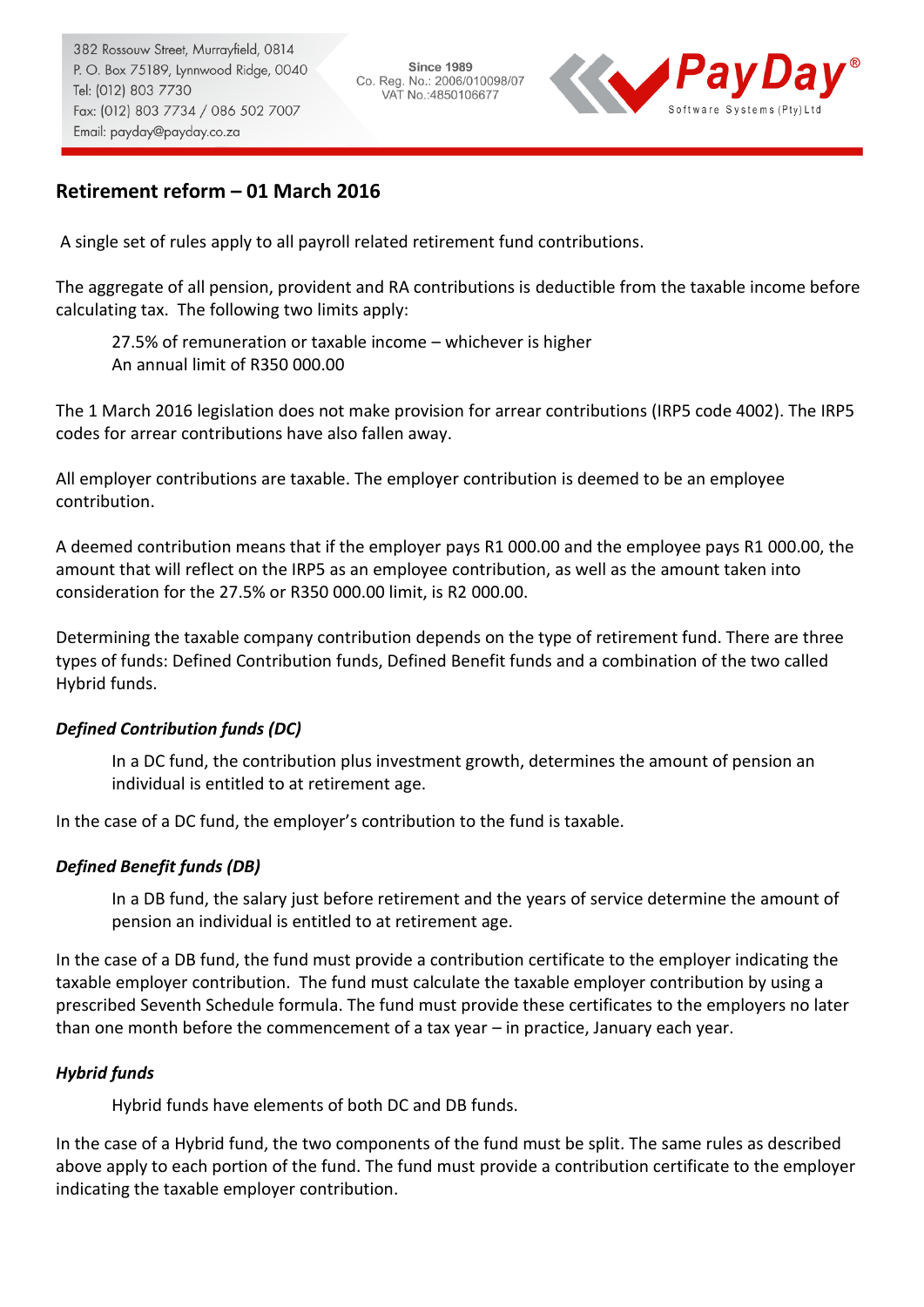**Since 1989** Co. Reg. No.: 2006/010098/07 VAT No.: 4850106677



## **It is advised that HR and payroll managers familiarise themselves with the type of fund/s operated by the employer. If uncertain, contact the fund.**

SARS have made it clear that the issue of an accurate Contribution Certificate for DB and Hybrid funds is a matter between the employer and the fund.

If the fund is incorrectly classified as a DC or DB fund (including a Hybrid fund) and therefore applied incorrectly in the payroll, the employer will ultimately be held responsible for any incorrect PAYE deductions and payments to SARS. It might also affect an employee's net salary.

**Please note:** The widely publicised postponement of retirement reform to 1 March 2018 only applies to the annuitisation and pay-out of provident funds and does not affect the implementation of the payroll related retirement reforms.

To accommodate the new retirement reform, the user must be on **PayDay release 4.9** or later. The 2016/2017 RSA tax changes are also included in release 4.9.

- All active payroll companies MUST be in March 2016 before release 4.9 can be loaded.
- Some adjustments on the payroll are required. Follow the instructions, as described in the rest of this guide, to do the adjustments.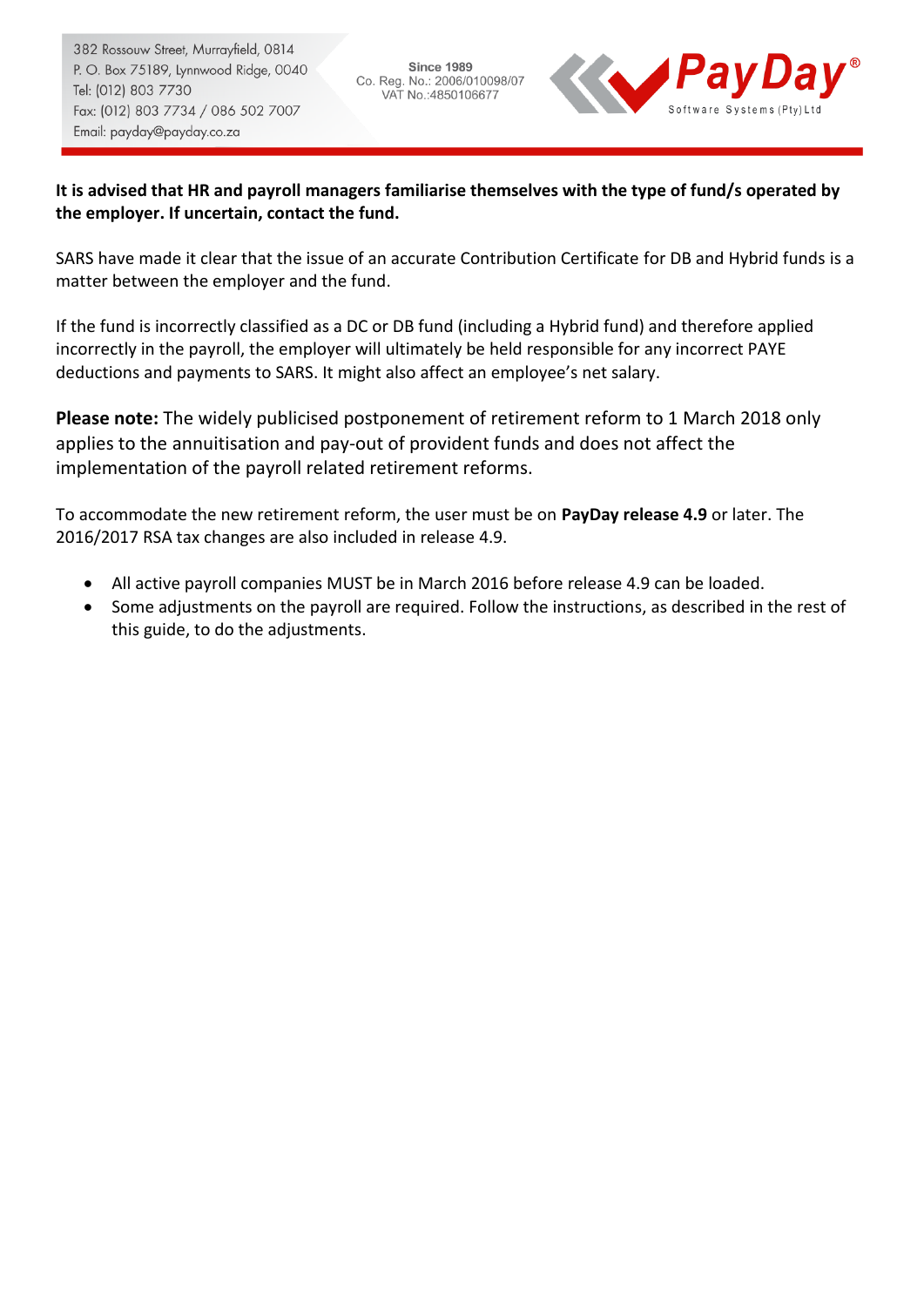**Since 1989** Co. Reg. No.: 2006/010098/07 VAT No.: 4850106677



## **Company - Deduction Definition Screen**

Change the *Deduction Type* of all pension, provident and RA lines to the new *C-Retirement* type.

**NB:** Some companies use 'windows' such as *Insurance* or *W - Extra 5* etc. to capture retirement annuities. If there are no company contributions on these windows and it is only an employee's policy deduction, do not change these lines to the new *C-Retirement* type and leave the *Deduction Type* as they are.

Change *Deduct for Tax* fields to *Yes* and *Tax CC* fields to *No* on these lines.

Ensure the correct IRP5 codes are captured on these lines:

Pension =  $4001$ Provident = 4003 Retirement Annuity = 4006

|   | Deduction Definitions [Company (01) PAYDAY DEMO COMP (2016/03/31)]                                                                      |                          |                   |            |                         |                                      | о                   | × |  |
|---|-----------------------------------------------------------------------------------------------------------------------------------------|--------------------------|-------------------|------------|-------------------------|--------------------------------------|---------------------|---|--|
|   | <b>Deduction Definitions 1</b><br>Deduction Definitions 2   Deduction Definitions 3   Deduction Definitions 4   Deduction Definitions 5 |                          |                   |            |                         |                                      |                     |   |  |
|   | <b>Screen</b><br><b>Description</b>                                                                                                     | <b>Deduction</b><br>Type | Deduct<br>for Tax | Tax<br>CC. | English                 | <b>Payslip Descriptions</b><br>Other | TAX.<br><b>CODE</b> |   |  |
| F | TAX                                                                                                                                     | Tax / PAYE               | No                | No         | P.A.Y.E./SITE           | L.B.S./SIBW                          | 4103                |   |  |
| G | U.I.F.                                                                                                                                  | U.I.F.                   | No                | No         | U.I.F.                  | lw.v.f.                              |                     |   |  |
| H | PENSION                                                                                                                                 | <b>C-Retirement</b>      | Yes               | No         | <b>PENSION</b>          | PENSIOEN                             | 4001                |   |  |
| ı | ARR. PENS                                                                                                                               | Formula                  | No                | No         | <b>ARREAR PENSION</b>   | AGTER.PENSIOEN                       | 4002                |   |  |
| J | <b>MED.AID</b>                                                                                                                          | <b>Medical Aid</b>       | No                | No         | <b>MEDICAL AID</b>      | <b>MEDIESE FONDS</b>                 | 4005                |   |  |
| ĸ | PROVIDENT                                                                                                                               | <b>C-Retirement</b>      | Yes               | lNo.       | <b>PROVIDENT FUND</b>   | <i><b>VOORSORGFONDS</b></i>          | 4003                |   |  |
| L | <b>UNIONS</b>                                                                                                                           | Formula                  | No                | No         | <b>UNIONS</b>           | IVAKBONDE                            |                     |   |  |
| м | BONDS                                                                                                                                   | <b>Bonds</b>             | No                | No         | <b>BONDS</b>            | <b>VERBANDE</b>                      |                     |   |  |
| N | <b>MED.PRIVT</b>                                                                                                                        | Formula                  | No                | No         | <b>MED.AID PRIVATE</b>  | IMEDIES PRIVAAT                      | 4005                |   |  |
| 0 | <b>MED CONTR</b>                                                                                                                        | Formula                  | lNo.              | No         | <b>MED.AID CONTRA</b>   | <b>MEDIES KONTRA</b>                 |                     |   |  |
| P | BARGAIN                                                                                                                                 | Formula                  | No                | No         | <b>BARGAINING COUNC</b> | IBEDINGINGSRAAD                      |                     |   |  |
| Q | ANNUITY                                                                                                                                 | <b>C-Retirement</b>      | Yes               | lNo.       | <b>R/ANNUITY</b>        | <b>R/ANNUITY</b>                     | 4006                |   |  |
| R | <b>SUNDRIES</b>                                                                                                                         | E - Extra 15             | No                | No         | <b>SUNDRIES</b>         | <b>DIVERSE</b>                       |                     |   |  |
| s | <b>GARNISHEE</b>                                                                                                                        | Insurance                | No                | No         | <b>SUNDRIES</b>         | <b>IDIVERSE</b>                      |                     |   |  |
| T | LOAN                                                                                                                                    | Loan                     | No                | No         | <b>STUDY LOAN</b>       | <b>STUDIELENING</b>                  |                     |   |  |
| U | <b>CELL PHO</b>                                                                                                                         | Formula                  | No                | No         | <b>CELL PHONE</b>       | ISELFOON                             |                     |   |  |
| ٧ | <b>GROUP IN</b>                                                                                                                         | Formula                  | No                | Yes        | <b>GROUP INSURANCE</b>  | <b>GROEPSVERSEKER</b>                |                     |   |  |
| w | INTEREST                                                                                                                                | Formula                  | No                | No         | <b>INTEREST ON LOAN</b> | <b>RENTE OP LENING</b>               |                     |   |  |
| × | RENT                                                                                                                                    | Formula                  | No                | No         | <b>HOUSE RENT</b>       | Ihuishuur                            |                     |   |  |
| Y | CAR LOAN                                                                                                                                | Loan                     | No                | No         | CAR LOAN 1              | IMOTORLENING                         |                     |   |  |
| Z | <b>SKILLS</b>                                                                                                                           | Formula                  | No.               | No         | <b>SKILLS LEVY</b>      | VAARDIGHEIDSHEF.                     |                     |   |  |
|   |                                                                                                                                         |                          |                   |            |                         |                                      |                     |   |  |
|   |                                                                                                                                         |                          |                   |            |                         |                                      |                     |   |  |
|   | <b>Enter Selection</b><br>List TAX CODES                                                                                                |                          |                   |            |                         |                                      |                     |   |  |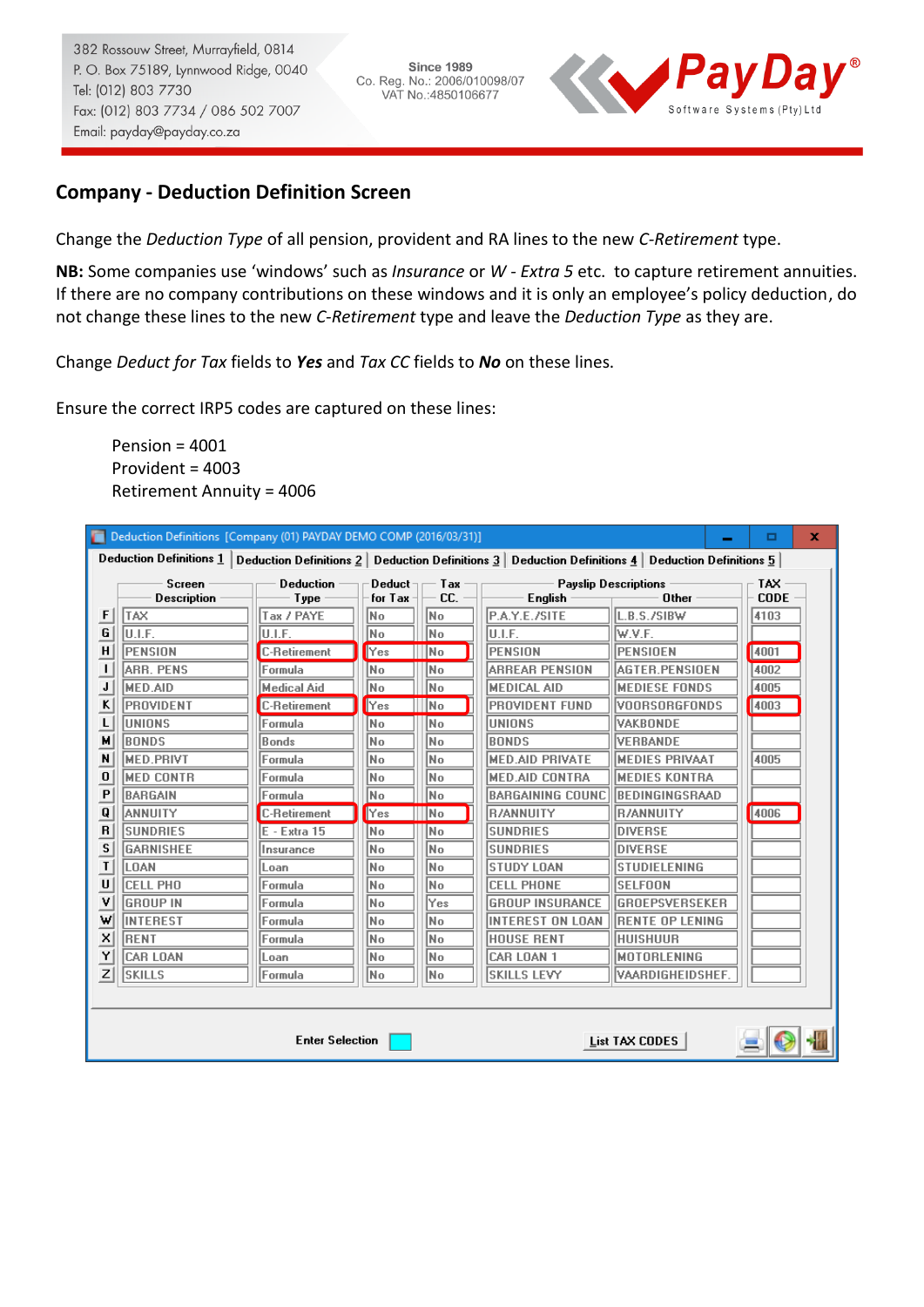**Since 1989** Co. Reg. No.: 2006/010098/07<br>VAT No.:4850106677



# **New Retirement Screen**

A new *Retirement* screen was added to each employee record. The user must be on an employee's *Salary* or *Employee* screen to access this screen. Click on the *Retirement* tab or type *RET* at the *Enter Selection* field en <enter>

| Salary Screen - 1 [Company (01) PAYDAY DEMO COMP (2016/03/31)] |           |                |                                                                                                                                                                                                                                                                                                                            |                    |           |              | x<br>□                         |
|----------------------------------------------------------------|-----------|----------------|----------------------------------------------------------------------------------------------------------------------------------------------------------------------------------------------------------------------------------------------------------------------------------------------------------------------------|--------------------|-----------|--------------|--------------------------------|
| <b>Earnings</b>                                                |           |                | Cost Split   Message   Equity+Skills   OM Export   Tax   Previous Pay   Salary Cost   YTD   Leave   Medical Aid Screen   Retirement  <br>Employee   Employee 2 Salary 1   Salary 2   Salary 3   Salary 4   Salary 5   Company Contrib   Perks Tax   Formula Con   Extra   Hours   Indicator   History<br><b>Deductions</b> |                    |           |              | <b>Description</b><br>$\cdots$ |
| Empl.Code: 0062                                                |           | [M M 00<br>011 |                                                                                                                                                                                                                                                                                                                            | Auto[1]            | Amount(2) | <b>Times</b> | <b>Balance</b>                 |
| <b>NGWENYA EL MNR</b>                                          |           |                | F. TAX                                                                                                                                                                                                                                                                                                                     | 4681.01            |           |              |                                |
| 1A.Annual Salary                                               | 135042.00 |                | G. U.L.F.                                                                                                                                                                                                                                                                                                                  | 148.72             |           |              |                                |
|                                                                |           |                | <b>H. PENSION</b>                                                                                                                                                                                                                                                                                                          | 1069.08            |           |              |                                |
|                                                                | Fixed[1]  | x<br>Amount(2) | I. ARR. PENS                                                                                                                                                                                                                                                                                                               |                    |           |              |                                |
| 1. SALARY                                                      | 11253.50  | 11253.50       | J. MED.AID                                                                                                                                                                                                                                                                                                                 | 1057.00            |           |              |                                |
| 2. OVERTIME                                                    |           |                | K. PROVIDENT                                                                                                                                                                                                                                                                                                               | 225.07             |           |              |                                |
| <b>3 HOUSING</b>                                               |           |                | L. UNIONS                                                                                                                                                                                                                                                                                                                  | 50.00              |           |              |                                |
| 4. CAR ALLOW                                                   | 509.60    |                | <b>M. BONDS</b>                                                                                                                                                                                                                                                                                                            |                    |           |              |                                |
| 5. ALLOWANCE                                                   | 11254.50  |                | N. MED.PRIVT                                                                                                                                                                                                                                                                                                               | 40.00              |           |              |                                |
| <b>6. LEAVE PAY</b>                                            |           |                | <b>O. MED CONTR</b>                                                                                                                                                                                                                                                                                                        |                    |           |              |                                |
| 7. BUSFARE                                                     |           |                | <b>P. BARGAIN</b>                                                                                                                                                                                                                                                                                                          | 2.50               |           |              |                                |
| 8. DAY SHORT                                                   |           |                | Q. ANNUITY                                                                                                                                                                                                                                                                                                                 |                    |           |              |                                |
| <b>9. STANDRY</b>                                              |           |                | <b>R. SUNDRIES</b>                                                                                                                                                                                                                                                                                                         |                    |           |              |                                |
| A. SHIFT ALL                                                   |           |                | <b>S. GARNISHEE</b>                                                                                                                                                                                                                                                                                                        |                    |           |              |                                |
| <b>B. BONUS</b>                                                |           |                | T. LOAN                                                                                                                                                                                                                                                                                                                    |                    |           |              |                                |
| <b>C. T/CLAIM</b>                                              |           |                | <b>U. CELL PHO</b>                                                                                                                                                                                                                                                                                                         |                    |           |              |                                |
| <b>D. SUBSIST</b>                                              |           |                | V. GROUP IN                                                                                                                                                                                                                                                                                                                |                    |           |              |                                |
| E. L/SERV                                                      | 200.00    |                | W INTEREST                                                                                                                                                                                                                                                                                                                 |                    |           |              |                                |
| <b>Totals</b>                                                  |           |                | X. RENT                                                                                                                                                                                                                                                                                                                    |                    |           |              |                                |
| Earnings:                                                      |           | 23217.60       |                                                                                                                                                                                                                                                                                                                            |                    |           |              |                                |
| <b>Deductions:</b>                                             |           | 7273.38        | Y. CAR LOAN                                                                                                                                                                                                                                                                                                                |                    |           |              |                                |
| <b>Net Salary:</b>                                             |           | 15944.22       | Z. SKILLS                                                                                                                                                                                                                                                                                                                  |                    |           |              |                                |
|                                                                |           |                | Taxable: 24286.53                                                                                                                                                                                                                                                                                                          | Perks Tax: 2872.68 |           |              | Co. Contrib. 5542.13           |
| <b>Enter Selection</b><br><b>RET</b>                           |           | <b>Options</b> | <b>Engaged Employee</b><br><b>Engaged or Terminated Employee</b>                                                                                                                                                                                                                                                           | ₩                  |           |              |                                |

The following screen will display.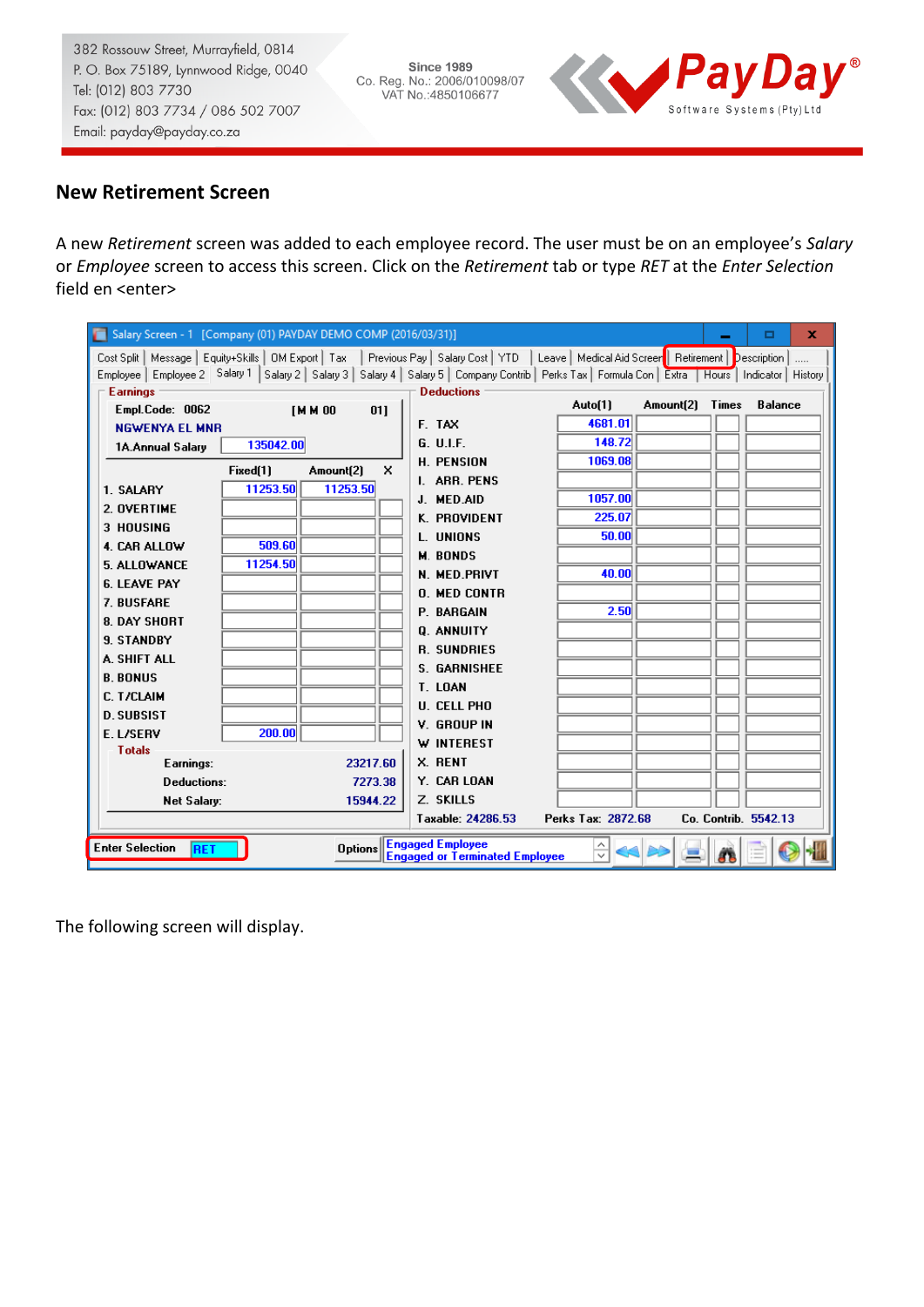**Since 1989** Co. Reg. No.: 2006/010098/07 VAT No.: 4850106677



## Please note that the *Fringe Benefit* amounts on this screenshot are for illustration purposes only and are not a true reflection of the actual fringe benefit calculation.

| Retirement Screen - [Company (01) PAYDAY DEMO COMP (2016/03/31)]<br>x<br>о                                                                                                                                                                                                                                 |                                 |                  |                       |                       |                                          |  |  |  |
|------------------------------------------------------------------------------------------------------------------------------------------------------------------------------------------------------------------------------------------------------------------------------------------------------------|---------------------------------|------------------|-----------------------|-----------------------|------------------------------------------|--|--|--|
| Employee   Employee2   Salary 1   Salary 2   Salary 3   Salary 4   Salary 5   Company Contrib   Perks Tax   Formula Con   Extra   Hours   Indicator  <br>Cost Split   Message   Equity+Skills   OM Export   Tax   Previous Pay   Salary Cost   YTD   Leave   Medical Aid Screen   Retirement   Description |                                 |                  |                       |                       | History<br>1.1.1.1                       |  |  |  |
| Empl.Code: 0062<br><b>NGWENYA EL MNR</b><br>[ MM00<br>011                                                                                                                                                                                                                                                  |                                 |                  |                       |                       |                                          |  |  |  |
| Retirement                                                                                                                                                                                                                                                                                                 |                                 |                  |                       |                       |                                          |  |  |  |
| <b>Retirement Remuneration</b>                                                                                                                                                                                                                                                                             | 23115.68                        |                  |                       |                       |                                          |  |  |  |
| <b>Fund Type</b>                                                                                                                                                                                                                                                                                           | Company Contrib. Empl. Contrib. |                  | <b>Fringe Benefit</b> |                       | YTD-Fringe Ben. Total Tax Relief/Benefit |  |  |  |
| 1. Pension Fund                                                                                                                                                                                                                                                                                            | 2700.84                         | 1069.08          | 5064.08               | .00                   | 6133.16                                  |  |  |  |
| 2. Provident Fund                                                                                                                                                                                                                                                                                          | 225.07                          | 225.07           | 225.07                | .00                   | 450.14                                   |  |  |  |
| 3. Retirement Annuity                                                                                                                                                                                                                                                                                      | .00 <sub>1</sub>                | .00              | .00 <sub>1</sub>      | .00                   | .00                                      |  |  |  |
| 4. Own Retirement                                                                                                                                                                                                                                                                                          | .00 <sub>1</sub>                | .00 <sub>1</sub> | .00 <sub>1</sub>      | .00                   | .00 <sub>1</sub>                         |  |  |  |
| <b>Totals</b>                                                                                                                                                                                                                                                                                              | 2925.91                         | 1294.15          | 5289.15               | .00                   | 6583.30                                  |  |  |  |
|                                                                                                                                                                                                                                                                                                            |                                 |                  |                       | <b>Excess Taxable</b> | 226.49                                   |  |  |  |
| <b>Engaged Employee</b><br>$\frac{\wedge}{\vee}$<br><b>Enter Selection</b><br><b>Engaged or Terminated Employee</b>                                                                                                                                                                                        |                                 |                  |                       |                       |                                          |  |  |  |

#### **Retirement Remuneration**

This is the taxable remuneration amount that is used to calculate the prescribed maximums. It includes all earnings mark as *Monthly* or *Periodic* taxable on the *Company - Earning Definitions* screen. Only 80% of travelling allowances and 80% of the use of motor vehicle is included in this amount.

### **Fund Type**

The type of fund (Pension, Provident and Retirement Annuity) is listed. The consolidated amount for each fund type is reflected on this screen, should there be multiple lines per fund type.

#### **Company Contribution**

The system populates this amount from the *Company Contribution* screen.

### **Employee Contribution**

The system populates this amount from the *Employee's Salary* screen.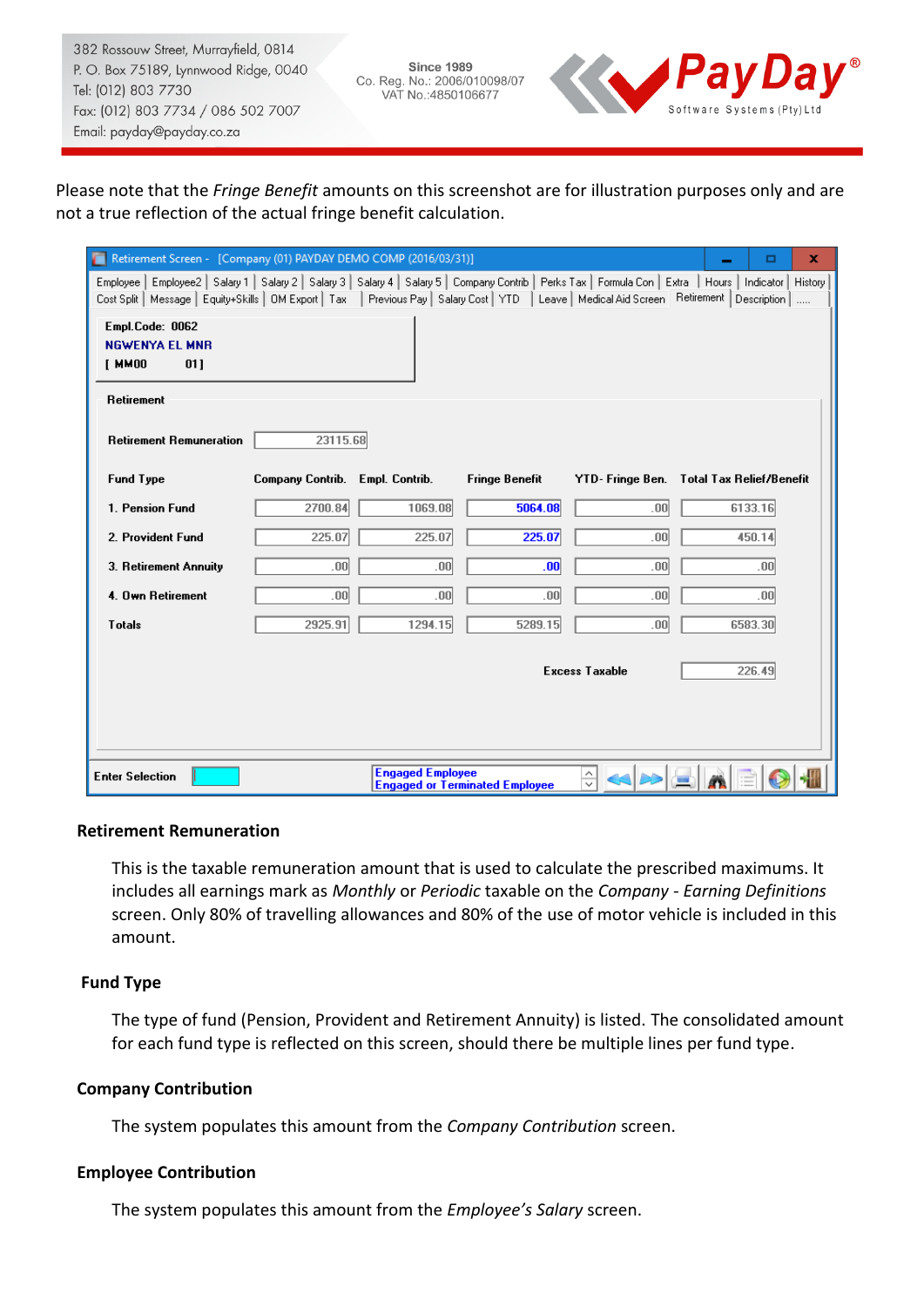**Since 1989** Co. Reg. No.: 2006/010098/07 VAT No.: 4850106677



### **Note:**

All lines marked on the *Company – Deduction Definitions* screen with the same IRP5 code will consolidate those amounts. The consolidated company contribution amount will reflect on this screen under the *Company Contribution* field. The consolidated employee amount will reflect on this screen under the *Employee Contribution* field.

Lines marked with IRP5 code 4001 will reflect on the fields for *Pension Fund*. Lines marked with IRP5 code 4003 will reflect on the fields for *Provident Fund*. Lines marked with IRP5 code 4006 will reflect on the field for *Retirement Annuity*. The amount on line *ZS - Retirement Annuity* on the *Perks Tax* screen will reflect on the *Own Retirement* field.

### **Fringe Benefit**

The monthly taxable company contribution is captured on this field. If there is no company contribution, there is no fringe benefit and this field should be zero.

In the case of a DC fund, this amount must be equal to the company contribution. In the case of a DB or Hybrid fund, this amount is the calculated amount supplied by the fund. Own or private retirement annuities do not have a fringe benefit component.

### **YTD- Fringe Benefit**

This is the tax year-to-date fringe benefit amount until the pervious pay period. The system will update this field automatically.

#### **Total Tax Relief/Benefit**

This amount is the sum of the employee contribution and the fringe benefit amounts. This amount is used for calculation of the tax deductible benefit (27.5% or R350 000). This amount will also reflect on the IRP5 as an employee contribution.

#### **Excess Taxable**

Should the total Tax Relief/Benefit exceed the prescribed SARS limits, the excess amount will reflect in this field.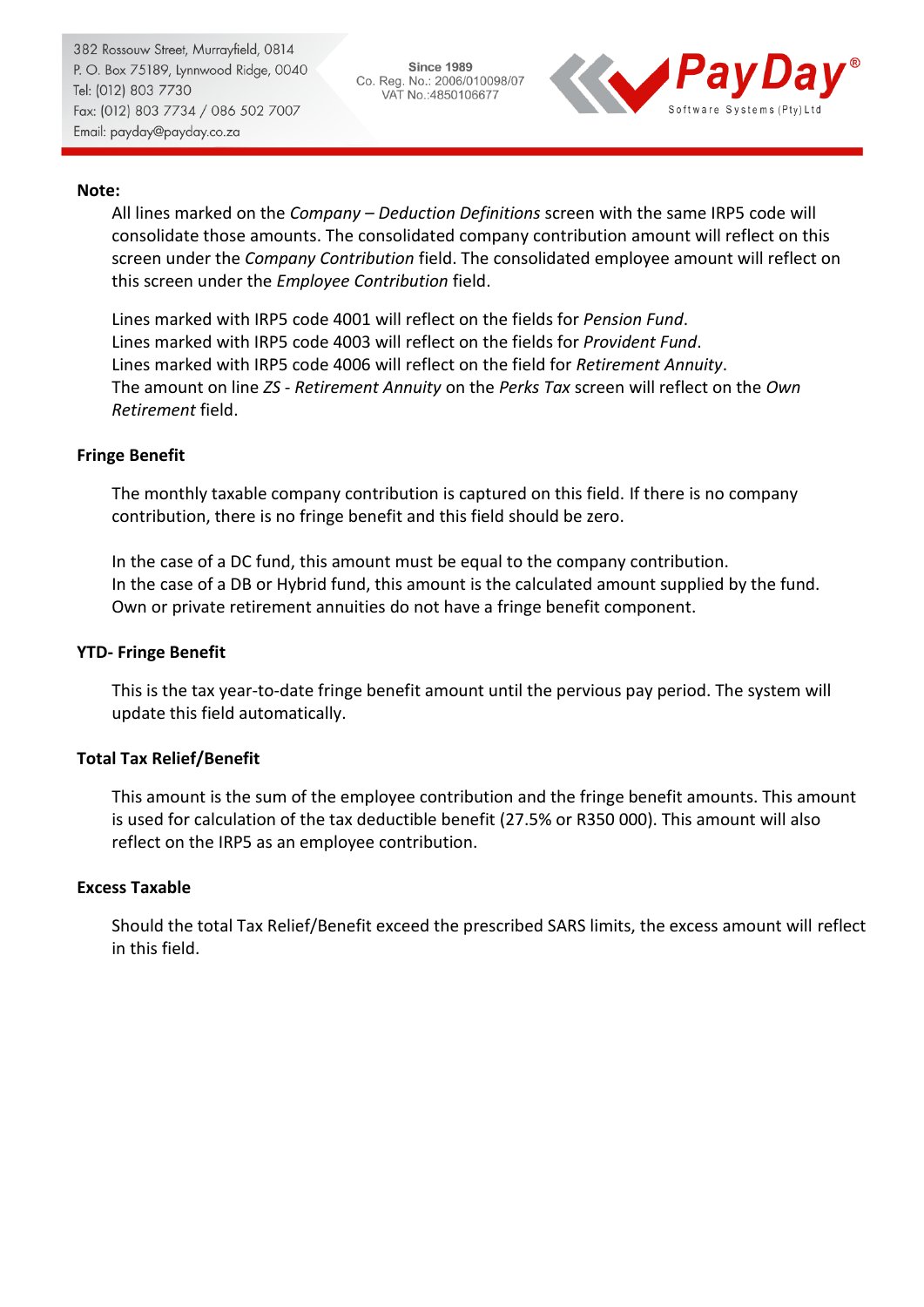**Since 1989** Co. Reg. No.: 2006/010098/07 VAT No.: 4850106677



### **Example:**

| <b>Retirement Remuneration</b>  | 23 115.68                                 |
|---------------------------------|-------------------------------------------|
|                                 | <b>Total Tax</b><br><b>Relief/Benefit</b> |
| 1. Pension Fund                 | 6 133.16                                  |
| 2. Provident Fund               | 450.14                                    |
| <b>Retirement Annuity</b><br>3. | 0.00                                      |
| 4. Own Retirement               | 0.00                                      |
| <b>Total</b>                    | 6583.30                                   |
| <b>Excess Taxable</b>           | 226.49                                    |

Calculate the maximum allowable tax deduction:

 $350000.00 \div 12 = 29166.66$ **or** 23 115.68 x 27.5% = 6 356.81

The 27.5% calculation is smaller, therefore a maximum of 6 356.81 is allowed.

*Tax Relief/Benefit* 6 583.30 - 6 356.81 = 226.49 (excess).

Should the *Total Tax Relief/Benefit* amount be less than the calculated 6 356.81, the lesser amount would be allowed for reduction of taxable remuneration.

## **Populating of the Fringe Benefit fields**

The *Fringe Benefit* fields can be populated by using 3 different options:

- 1. Capture the taxable company contribution. Not recommended as future changes such as salary increases and DB fund percentage adjustments would not automatically update these fields.
- 2. Import of amounts to these fields. Also not recommended for the same reason as point 1.
- 3. Use formulae to update these fields. This is the recommended option. Any salary changes would automatically update these fields and DB fund percentage adjustments can be done by changing one field on the formula.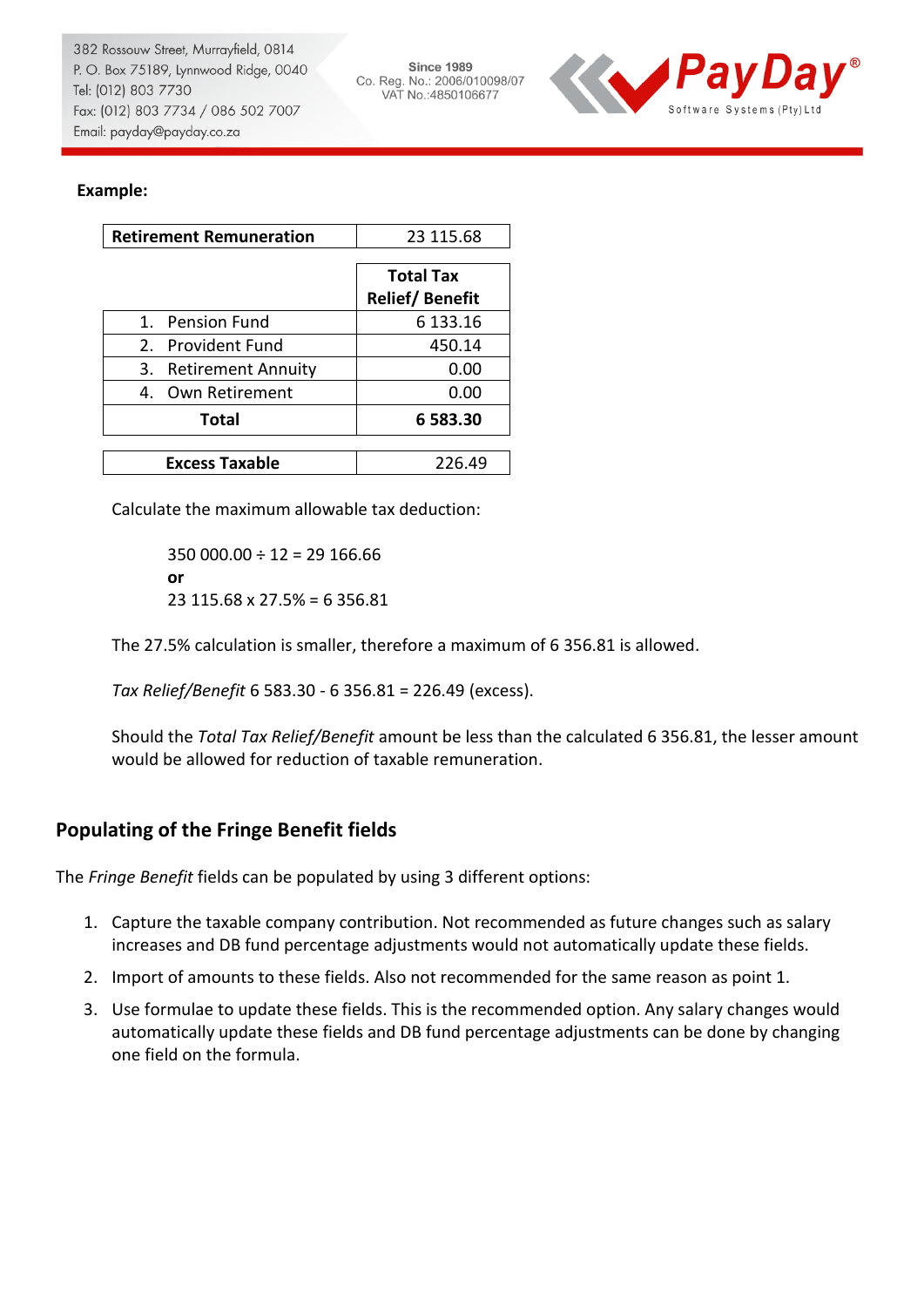**Since 1989** Co. Reg. No.: 2006/010098/07 VAT No.: 4850106677



## **Retirement Formulae**

Some companies have only one pension fund. They do not use formulas to calculate the contributions but captured the pension percentages on the *Employee Screen.* These companies must switch to formulas.

In the following examples the *Fixed Salary* and the *Backpay* lines are used to calculate the retirement contributions.

| Salary Screen - 1 [Company (01) PAYDAY DEMO COMP (2016/03/31)]                                                                                                 |     |                                                                   |                    |                 | о                           | x |
|----------------------------------------------------------------------------------------------------------------------------------------------------------------|-----|-------------------------------------------------------------------|--------------------|-----------------|-----------------------------|---|
| Cost Split   Message   Equity+Skills   OM Export   Tax   Previous Pay   Salary Cost   YTD   Leave   Medical Aid Screen   Retirement   Description              |     |                                                                   |                    |                 |                             |   |
| Employee   Employee 2   Salary 1   Salary 2   Salary 3   Salary 4   Salary 5   Company Contrib   Perks Tax   Formula Con   Extra   Hours   Indicator   History |     |                                                                   |                    |                 |                             |   |
| <b>Earnings</b>                                                                                                                                                |     | <b>Deductions</b>                                                 |                    |                 |                             |   |
| Empl.Code: 0062<br><b>ISM03</b>                                                                                                                                | 011 |                                                                   | Auto(1)            | Amount(2) Times | <b>Balance</b>              |   |
| <b>NGWENYA EL MNR</b>                                                                                                                                          |     | F. TAX                                                            | 3870.37            |                 |                             |   |
| 135042.00<br>1A.Annual Salary                                                                                                                                  |     | G. U.L.F.                                                         | 148.72             |                 |                             |   |
| Fixed(1)<br>Amount(2)                                                                                                                                          | x   | <b>H. PENSION</b>                                                 | 1012.82            |                 |                             |   |
| 11253.50<br>11253.50<br>1. SALARY                                                                                                                              |     | <b>I. ARR. PENS</b>                                               |                    |                 |                             |   |
| 2. OVERTIME                                                                                                                                                    |     | J. MED.AID                                                        | 1057.00            |                 |                             |   |
| <b>3 HOUSING</b>                                                                                                                                               |     | K. PROVIDENT                                                      | 225.07             |                 |                             |   |
| 509.60<br>4. CAR ALLOW                                                                                                                                         |     | L. UNIONS                                                         | 50.00              |                 |                             |   |
| 11254.50<br>5. ALLOWANCE                                                                                                                                       |     | <b>M. BONDS</b>                                                   |                    |                 |                             |   |
| <b>6. LEAVE PAY</b>                                                                                                                                            |     | <b>N. MED.PRIVT</b>                                               | 40.00              |                 |                             |   |
| 7. BUSFARE                                                                                                                                                     |     | <b>O. MED CONTR</b>                                               |                    |                 |                             |   |
| 8. DAY SHORT                                                                                                                                                   |     | <b>P. BARGAIN</b>                                                 | 2.50               |                 |                             |   |
| 9. STANDBY                                                                                                                                                     |     | Q. ANNUITY                                                        |                    |                 |                             |   |
| A. SHIFT ALL                                                                                                                                                   |     | <b>R. SUNDRIES</b>                                                |                    |                 |                             |   |
| <b>B. BONUS</b>                                                                                                                                                |     | <b>S. GARNISHEE</b>                                               |                    |                 |                             |   |
| <b>C. T/CLAIM</b>                                                                                                                                              |     | T. LOAN                                                           |                    |                 |                             |   |
| <b>D. SUBSIST</b>                                                                                                                                              |     | <b>U. CELL PHO</b>                                                |                    |                 |                             |   |
| 500.00<br>E. BACKPAY                                                                                                                                           |     | V. GROUP IN                                                       |                    |                 |                             |   |
| <b>Totals</b>                                                                                                                                                  |     | W INTEREST                                                        |                    |                 |                             |   |
| 23517.60<br>Earnings:                                                                                                                                          |     | X. RENT                                                           |                    |                 |                             |   |
| 6406.48<br>Deductions:                                                                                                                                         |     | Y. CAR LOAN                                                       |                    |                 |                             |   |
| 17111.12<br><b>Net Salarv:</b>                                                                                                                                 |     | Z. SKILLS                                                         |                    |                 |                             |   |
|                                                                                                                                                                |     | Taxable: 24642.79                                                 | Perks Tax: 2872.68 |                 | <b>Co. Contrib. 5317.06</b> |   |
| <b>Enter Selection</b>                                                                                                                                         |     | Options Engaged Employee<br><b>Engaged or Terminated Employee</b> | $\overline{\vee}$  |                 |                             |   |

This company's setup has pension (Line H), provident (Line K) and retirement annuity lines (Line Q). Link the applicable formulas to the individual employees by typing **FC** in the *Enter Selection* block and <enter>.

Link the applicable fund's formula to the applicable line as per the next screenshot.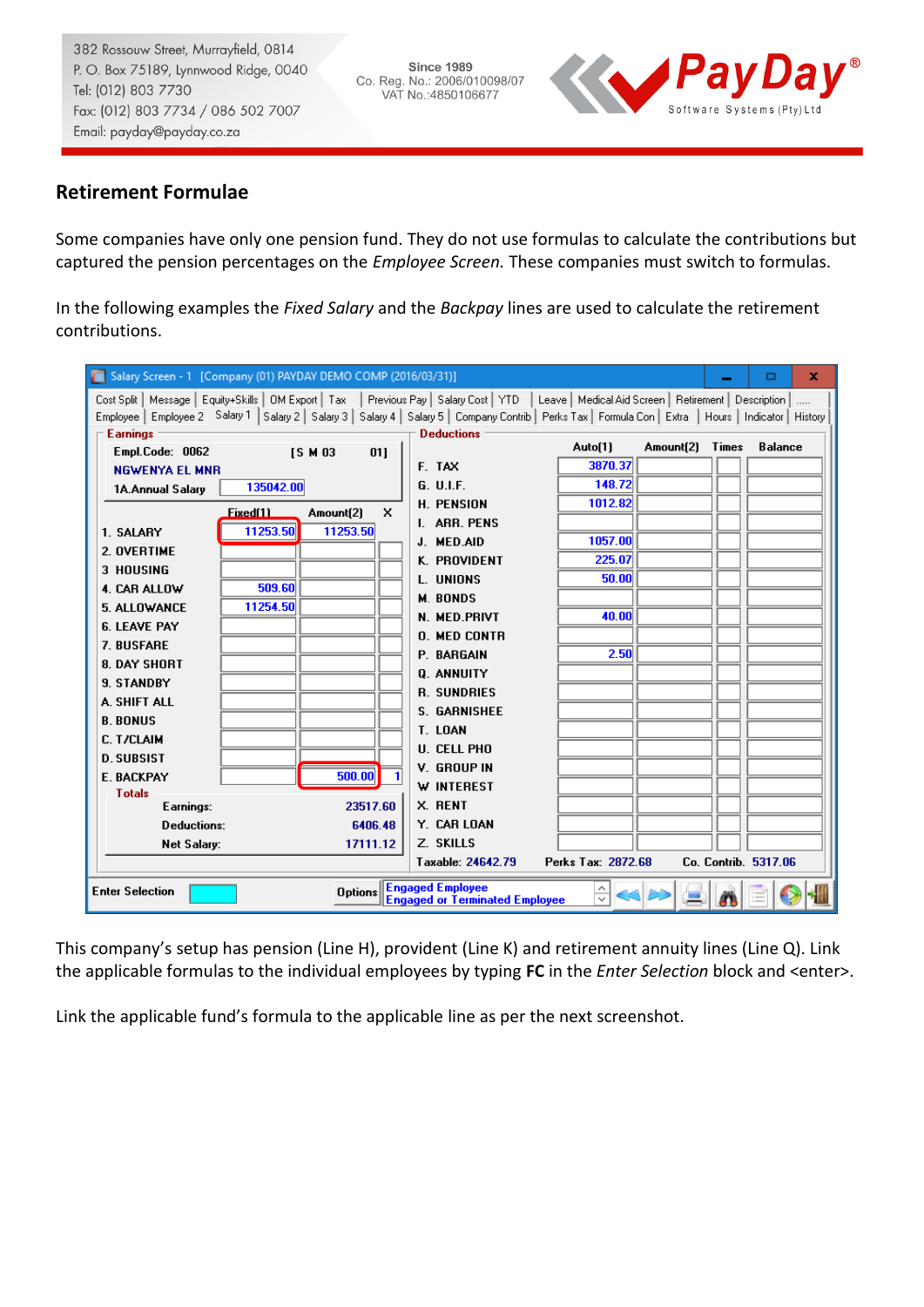**Since 1989** Since 1989<br>Co. Reg. No.: 2006/010098/07<br>VAT No.:4850106677



| Formula Connection Screen - 1 of 5 [Company (01) PAYDAY DEMO COMP (2016/03/31)]<br>□<br>x                                                                                                                                                                                                                                                                                                                                                                                                                                                                                                                                                                                                                                                                                                                                                                                                                                                                                                                                     |                                                                                                                                                                                                                                                                                                       |                                                                                                                                                                                                                                                                                                                                                                  |                                                                                                                                                                                                                                                                                                                                                                                                                                                                                                                                                                                                                                                                                                               |                                                                                                                                                                                                                                                                                                                                                                           |  |  |  |
|-------------------------------------------------------------------------------------------------------------------------------------------------------------------------------------------------------------------------------------------------------------------------------------------------------------------------------------------------------------------------------------------------------------------------------------------------------------------------------------------------------------------------------------------------------------------------------------------------------------------------------------------------------------------------------------------------------------------------------------------------------------------------------------------------------------------------------------------------------------------------------------------------------------------------------------------------------------------------------------------------------------------------------|-------------------------------------------------------------------------------------------------------------------------------------------------------------------------------------------------------------------------------------------------------------------------------------------------------|------------------------------------------------------------------------------------------------------------------------------------------------------------------------------------------------------------------------------------------------------------------------------------------------------------------------------------------------------------------|---------------------------------------------------------------------------------------------------------------------------------------------------------------------------------------------------------------------------------------------------------------------------------------------------------------------------------------------------------------------------------------------------------------------------------------------------------------------------------------------------------------------------------------------------------------------------------------------------------------------------------------------------------------------------------------------------------------|---------------------------------------------------------------------------------------------------------------------------------------------------------------------------------------------------------------------------------------------------------------------------------------------------------------------------------------------------------------------------|--|--|--|
| Cost Split   Message   Equity+Skills   OM Export   Tax   Previous Pay   Salary Cost   YTD   Leave   Medical Aid Screen   Retirement   Description  <br>Employee   Employee 2   Salary 1   Salary 2   Salary 3   Salary 4   Salary 5   Company Contrib   Perks Tax Formula Con   Extra   Hours   Indicator   History<br><b>Earnings</b><br>Empl.Code: 0062<br><b>NGWENYA EL MNR</b><br><b>ISM03</b><br>01]<br><b>CONNECTION</b><br>1. SALARY<br>0<br><b>OVERTIME</b><br>2.<br>$\mathbf{0}$<br><b>HOUSING</b><br>3<br>$\mathbf{0}$<br><b>CAR ALLOW</b><br>$\overline{\mathbf{1}}$<br>4.<br><b>ALLOWANCE</b><br>$\overline{0}$<br>5.<br>$\overline{\mathbf{0}}$<br><b>LEAVE PAY</b><br>6.<br>$\overline{\mathbf{0}}$<br><b>BUSFARE</b><br>7.<br><b>DAY SHORT</b><br>$\bf{0}$<br>8.<br><b>STANDBY</b><br>$\overline{0}$<br>9.<br><b>SHIFT ALL</b><br>$\overline{\mathbf{0}}$<br>А.<br><b>BONUS</b><br>$\overline{0}$<br>В.<br><b>T/CLAIM</b><br>$\mathbf{0}$<br>C.<br><b>D. SUBSIST</b><br>$\bf{0}$<br>E. BACKPAY<br>$\mathbf{0}$ | Screen 4<br>Screen 1<br>Screen 2<br>Screen 5<br>Screen 3<br>[Salary]**<br>(Hourly Input)<br>(Formula)**<br>*[FIXED ALL]<br>(Hourly Input)<br>(Unit Input)<br>(Formula)**<br>(Hourly Input)<br>(Hourly Input)<br>(Hourly Input)<br>[Annual Bonus]**<br>(Hourly Input)<br>(Hourly Input)<br>(Formula)** | <b>Deductions</b><br>F. TAX<br>G. U.I.F.<br><b>H. PENSION</b><br>I. ARR. PENS<br>J. MED.AID<br>K. PROVIDENT<br>L. UNIONS<br><b>M. BONDS</b><br>N. MED.PRIVT<br><b>O. MED CONTR</b><br>P. BARGAIN<br>Q. ANNUITY<br><b>R. SUNDRIES</b><br><b>S. GARNISHEE</b><br>T. LOAN<br><b>U. CELL PHO</b><br>V. GROUP IN<br>W INTEREST<br>X. RENT<br>Y. CAR LOAN<br>Z. SKILLS | <b>CONNECTION</b><br>[Tax / Paye]<br>$\mathbf{0}$<br>$[U.I.F.]^{**}$<br>$\bf{0}$<br>$\overline{1}$<br>$*$ [JMPF 9%]<br>$\overline{\mathbf{0}}$<br>[Formula]**<br>*(MUNIMED A)<br>A<br>$\overline{1}$<br>*(GRP PROV)<br>5<br>*(TRAINING)<br>$[Bonds]^{**}$<br>$\mathbf{0}$<br>$\overline{\mathbf{1}}$<br>$*$ [ANN > 30287]<br>[Formula]**<br>$\mathbf{0}$<br>$\overline{\mathbf{1}}$<br>*[IMATU]<br>$\mathbf{0}$<br>$\overline{\mathbf{0}}$<br>[Extra - 15]**<br>[Insurance]**<br>$\mathbf{0}$<br>(Loan)<br>$\bf{0}$<br>[Formula]**<br>$\mathbf{0}$<br>[Formula]**<br>$\mathbf{0}$<br>[Formula]**<br>$\mathbf 0$<br>[Formula]**<br>$\mathbf{0}$<br>*[CALC LOAN]<br>$\mathbf{1}$<br>[Formula]**<br>$\mathbf{0}$ | <b>FORMULA'S ON FILE</b><br><b>Description</b><br>No.<br>$\wedge$<br><b>JMPF 9%</b><br>1.<br>$\overline{2}$<br><b>MFP 7.5%</b><br>Ξ<br>3<br><b>GRATUITY 7.5</b><br><b>GRATUITY 9.0</b><br>4<br><b>SAMWU 7.5%</b><br>5<br><b>NFMW 11 %</b><br>6<br>7<br><b>NFMW 9.5 %</b><br><b>NFMW 7.5 %</b><br>8<br>c<br><b>COUNCILLORS</b><br><b>GOV PEN 7.5%</b><br>G<br>$\checkmark$ |  |  |  |
| <b>Engaged Employee</b><br>$\frac{\wedge}{\vee}$<br><b>Enter Selection</b><br><b>Engaged or Terminated Employee</b>                                                                                                                                                                                                                                                                                                                                                                                                                                                                                                                                                                                                                                                                                                                                                                                                                                                                                                           |                                                                                                                                                                                                                                                                                                       |                                                                                                                                                                                                                                                                                                                                                                  |                                                                                                                                                                                                                                                                                                                                                                                                                                                                                                                                                                                                                                                                                                               |                                                                                                                                                                                                                                                                                                                                                                           |  |  |  |

This employee is linked to formula 1 on line H (pension), formula 1 on line K (Provident) but is not linked to any Annuity (Line Q).

The formula before the new retirement reform calculation is added.

| Line No.<br>н<br>1<br>Form. No. 1<br>$\overline{2}$<br>3<br>4<br>A. Formula:<br>5<br>6<br>7<br>8<br>9<br>۰A                             | <b>EMPLOYEE</b><br>$B$ 11<br>SALARY 01<br>lle<br><b>BACKPAY 14</b><br>٠<br>* VAL<br>0.0900 | <b>COMPANY</b><br>$B$ 11<br>SALARY 1<br>lE<br><b>BACKPAY</b><br>÷<br>* VAL<br>0.2200             |
|-----------------------------------------------------------------------------------------------------------------------------------------|--------------------------------------------------------------------------------------------|--------------------------------------------------------------------------------------------------|
| <b>B. If Answer is LESS Than</b><br>C. Change Answer To<br>D. If Answer is GREATER Than<br>E. Change Answer To<br><b>F.</b> Description | .00<br>.00<br>.00<br>00<br><b>JMPF 9%</b>                                                  | .00.<br><b>Retirement %</b><br>.00.<br>.00<br>$\bf{.00}$<br>Mun. RFS Flag (C/A/G):<br>.00.<br>10 |
| Enter Selection, ? or $\leftarrow$                                                                                                      | (. for Next Formula)                                                                       | <b>SCOA</b>                                                                                      |